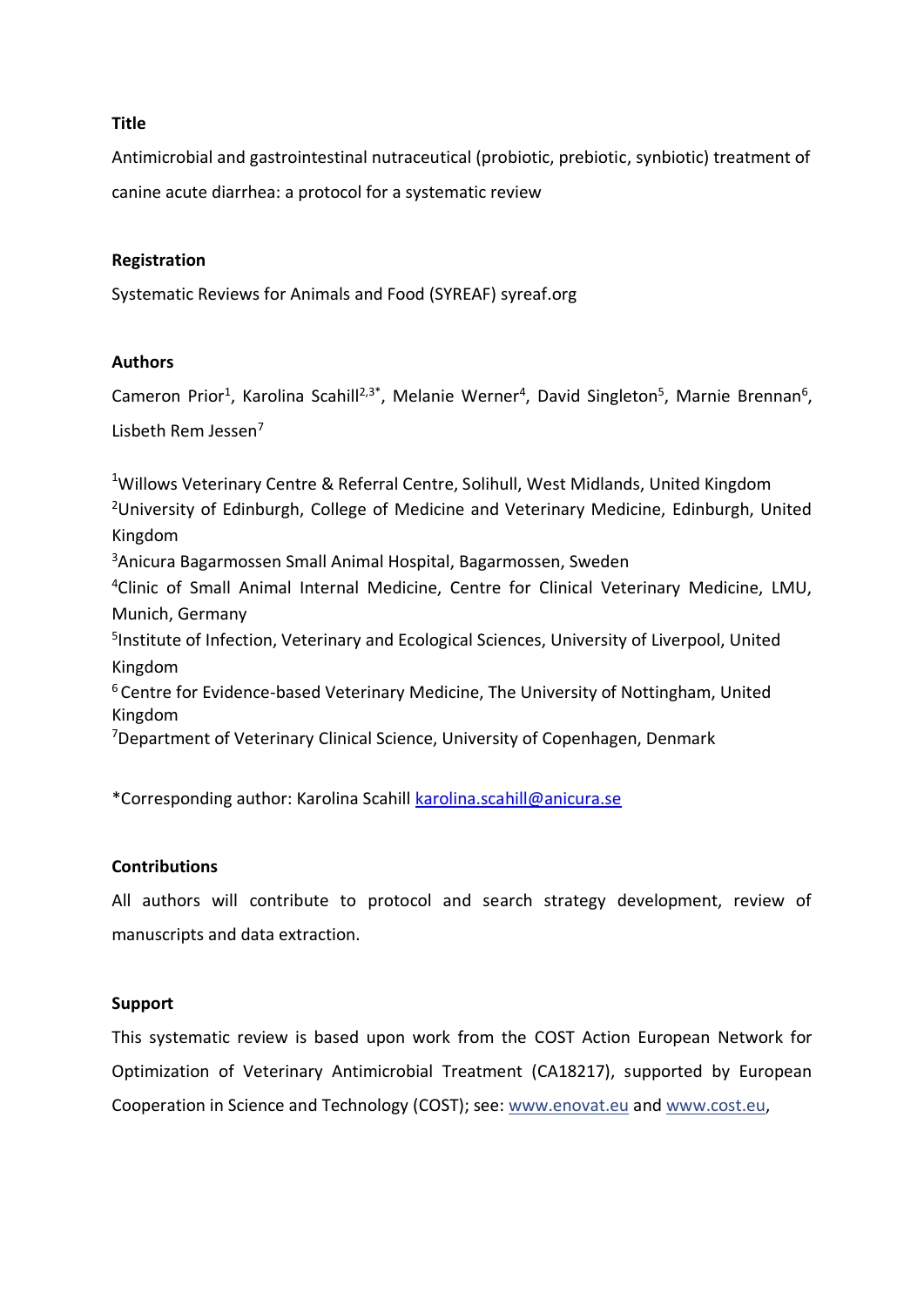#### **Rationale**

Optimizing antimicrobial use in human and animal health is one of the main objectives in the World Health Assembly's global action plan to fight antimicrobial resistance (AMR) (World Health Organization, 2015). Antimicrobial usage (AMU) and AMR have received considerable attention in food-producing animals whereas the role of companion animals is not fully known; cats and dogs are, however, known reservoirs of resistant bacteria (Joosten et el, 2020; Li et al, 2021). The close contact between companion animals and humans is thought to facilitate zoonotic transmission of resistant bacteria (Miranda et al., 2021; Zhang et al, 2016), which highlights the importance of limiting AMU in companion animals (European Medicines Agency, 2015).

Gastrointestinal disease and diarrhea is common in the general dog population, and in clinical practice diarrhea is one of the most frequent clinical signs that is presented in dogs (Hubbard *et al,* 2007; Robinson *et al*., 2015). Canine acute diarrhea (CAD) is generally mild and selflimiting and in most cases, dogs are not presented for veterinary examination (Pugh *et al.*, 2017). The aetiology of CAD is poorly understood and often considered to be multi-factorial, but dietary indiscretion, pathogens and toxins have been associated with signs of acute diarrhea (Armstrong, PJ., 2013). It has been suggested that lifestyle factors such as scavenging, kennel stays, diet change and home-cooked diets could be a greater risk factor than specific pathogens in the development of canine diarrhea (Stavisky *et al*, 2011).

Although a bacterial cause has not been established, systemic antimicrobials are frequently prescribed for dogs with diarrhea, especially in dogs presenting with haemorrhagic diarrhea (Singleton *et al*, 2019; Lehner *et a*l, 2020). The acute haemorrhagic diarrhea syndrome (AHDS) is characterised by acute onset of haemorrhagic diarrhea that can result in significant fluid losses and hypovolemia (Mortier *et al*., 2015). The aetiology of AHDS is not fully established and diagnosis is generally made by excluding other causes, but *Clostridium perfringens* and their toxins has been implicated in the pathogenesis (Sindern *et al*., 2019). Antimicrobial treatment is, however, not recommended in dogs with AHDS or non-haemorrhagic diarrhea without accompanying signs of sepsis (Allerton *et al,* 2021, Marks *et a*l, 2011; Unterer *et a*l., 2021). Gastrointestinal nutraceuticals, such as probiotics, prebiotics and synbiotics, are frequently provided by veterinarians for dogs with acute diarrhea and do not require a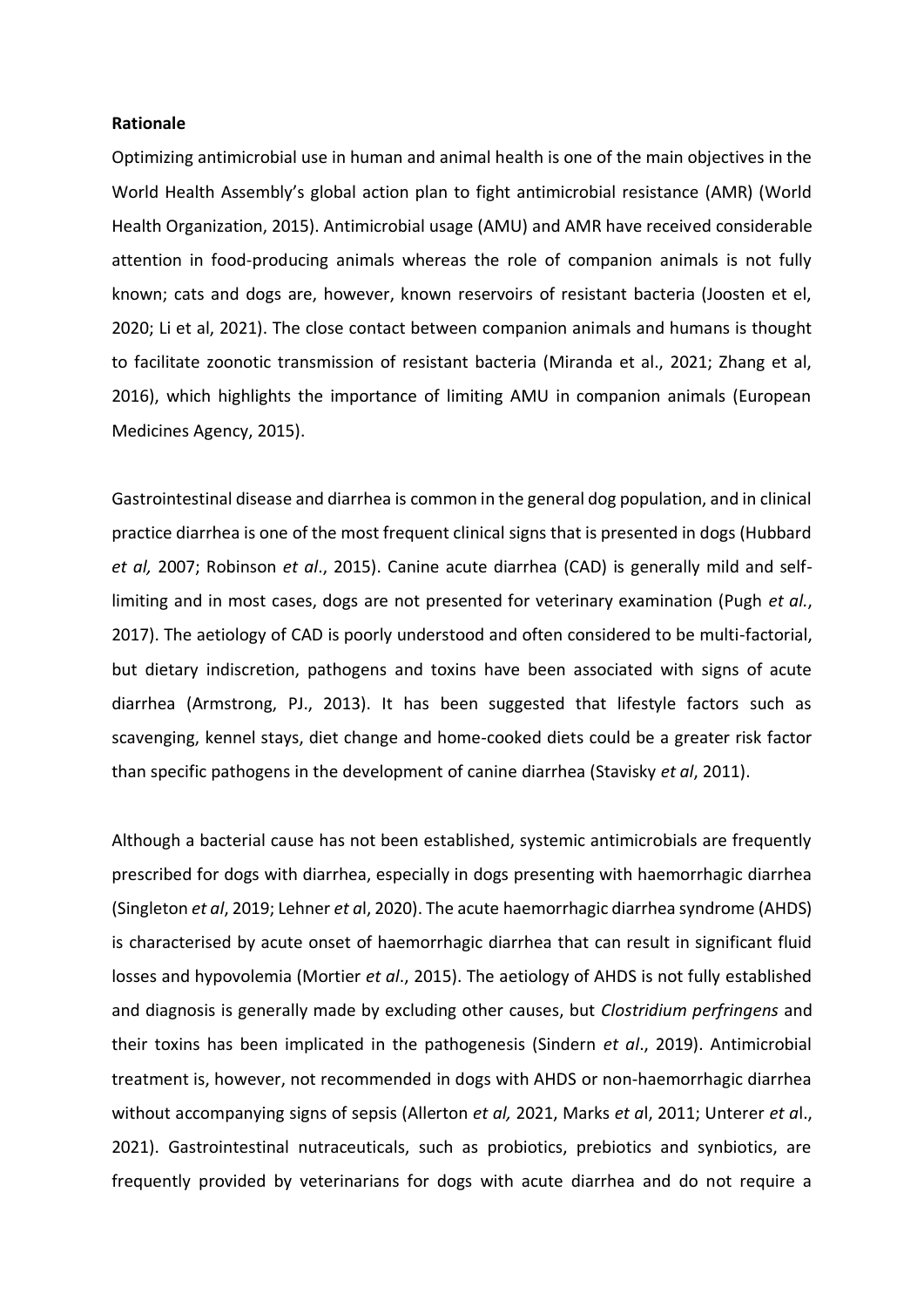prescription (Singleton *et al*, 2019). A systematic review on probiotics in dogs with diarrhea concluded that the clinical importance in acute gastrointestinal disease was limited, and the studies that are currently available are often underpowered (Jensen and Bjornvad, 2019).

CAD is a common occurrence in clinical practice and antimicrobials are frequently prescribed to this patient group, despite a lack of consensus about the necessity of these treatments and the potential contribution to AMR and zoonotic transmission of resistant bacteria, which emphasizes the importance of this systematic review and subsequent treatment guidelines. The Preferred Reporting Items for Systematic Reviews and Meta-Analyses (PRISMA-P) methodology will be followed in this systematic review of current literature (Shamsheer et al., 2015) and the Grading of Recommendations, Assessment, Development and Evaluation (GRADE) guidelines will be used to critically evaluate and interpret current evidence (Guyatt *et al*., 2008). To the best of our knowledge, no systematic review has investigated the usage of antimicrobial treatment and gastrointestinal nutraceuticals (probiotics, prebiotics and synbiotics) compared to no treatment in CAD.

#### **Objectives**

This protocol describes the methodology for a systematic review that will synthesize and critically evaluate the quality of evidence related to the question: Are antimicrobial or gastrointestinal nutraceutical (probiotics, prebiotics, synbiotics) preparations necessary for the successful management of CAD? The systematic reviews described in this protocol are conducted as part of the ENOVAT Antimicrobial Guidelines in Canine Acute Diarrhea (CAD) project (https://enovat.eu/link-1-wg4/). The included PICOs are based on a selection and prioritization process among all CAD drafting group members (Delphi method) and end-user interviews finalized in June 2021.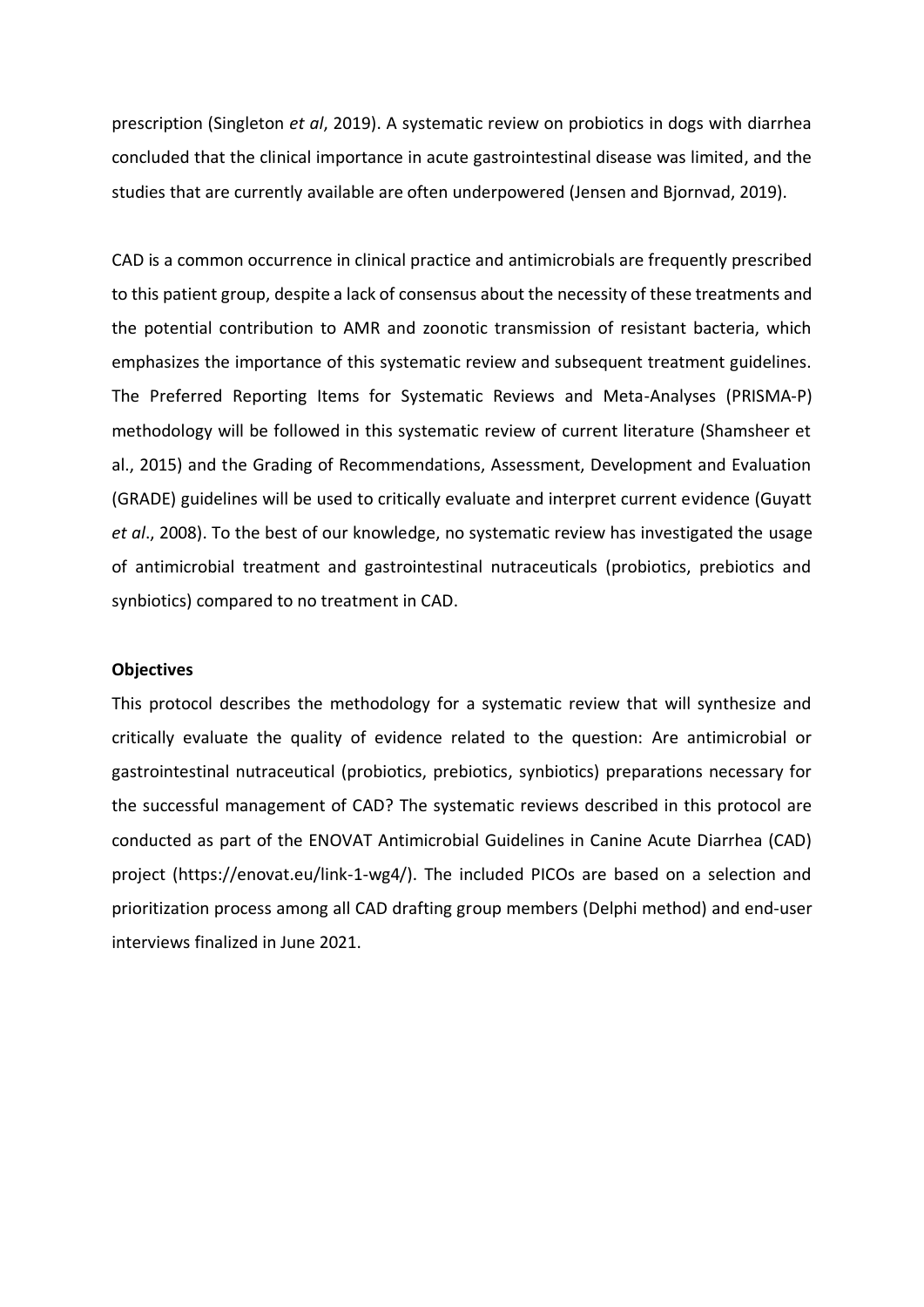#### **METHODS**

The review team will include three members (CP, KS, MW). In case of doubt, the Review/Methodology team will consult the chairs of the drafting group (LRJ and DS) and the methodological task force representative (MB).

#### **5 Eligibility criteria**

The eligibility criteria will be based on the PICO format framework. Dogs in all settings, ranging from individually owned to homeless animals, can be included. The included studies consist of randomized controlled trials, clinical trials, cohort and case-control studies and cross-sectional studies. Existing systematic reviews can help provide information about previously published studies. Grey literature will be searched. Observational studies and case series will be considered if no other evidence is available. The studies must be published in the English, Swedish, French, Spanish or German language.

The detailed definition of the subpopulation is stated as follows:

- **P1 + P2:** mild disease; may be treated as outpatient; Mental status: bright, alert and responsive; systemic response to disease: circulatory stable, no clinical signs of dehydration or hypovolemia, absence of fever
- **P3 + P4:** moderate disease; Hospitalization/fluid demanding; Mental status: mildly to moderately depressed; systemic response to disease: clinically detectable dehydration or hypovolemia; but rapidly improve in response to appropriate fluid therapy \*; absence of fever
- **P5 + P6:** severe disease; Hospitalization/fluid demanding; Mental status: moderately to severely depressed; systemic response to disease: clinically detectable dehydration or hypovolemia, but no rapid response to appropriate fluid therapy \*, severe circulatory compromise (hypovolemic/hypotensive or septic shock), fever (T > 39.5°C)

\*adequate rapid response to fluid therapy = alert and responsive, circulatory stable (absence of tachycardia, tachypnoea, prolonged CRT) and afebrile (≤39.5°C)

PICO-questions have been designed for which a systematic review will be conducted: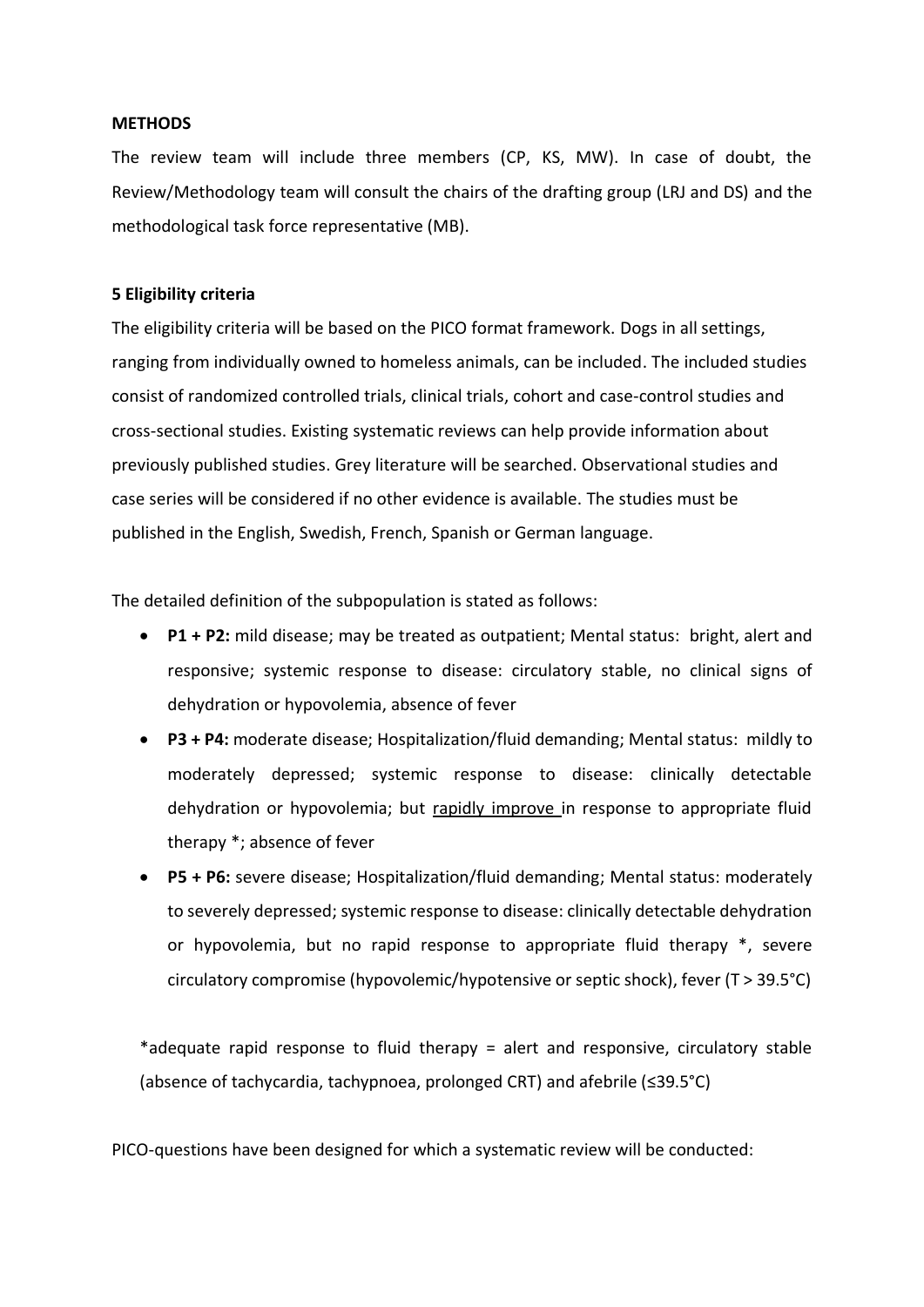# **In dogs with acute diarrhea, does antimicrobial treatment compared to no antimicrobial treatment have an effect?**

| Population   | Dogs with acute diarrhea                                            |  |
|--------------|---------------------------------------------------------------------|--|
|              | Subpopulation:                                                      |  |
|              | P1 - mild non-haemorrhagic diarrhea                                 |  |
|              | P2 - mild haemorrhagic diarrhea                                     |  |
|              | P3 - moderate non-haemorrhagic diarrhea                             |  |
|              | P4- moderate haemorrhagic diarrhea                                  |  |
|              | P5 - severe non-haemorrhagic diarrhea                               |  |
|              | P6 - severe haemorrhagic diarrhea                                   |  |
| Intervention | Antimicrobial treatment (beta-lactams, metronidazole, trimethroprim |  |
|              | sulphonamides and fluoroquinolones)                                 |  |
| Comparator   | No antimicrobial treatment or placebo*                              |  |
| Outcome      | Main                                                                |  |
|              | P1: Shorten the duration of diarrhea (by 24-48h)                    |  |
|              | P2-P4: Reduce disease progression                                   |  |
|              | P5-P6: Prevent mortality                                            |  |
|              | Secondary (P1-P6)                                                   |  |
|              | P2-P6: Shorten the duration of diarrhea (by 24-48h)                 |  |
|              | P1, P5, P6: Reduce disease progression                              |  |
|              | P1-P4: Prevent mortality                                            |  |
|              | Shorten the duration of hospitalization (by 24-48h)                 |  |
|              | Adverse effects**                                                   |  |

# **PICO 2**

**In dogs with acute diarrhea does metronidazole treatment have a superior effect compared to beta-lactam treatment?**

| Population   | Dogs with acute diarrhea (P1-P6) |
|--------------|----------------------------------|
| Intervention | Metronidazole treatment          |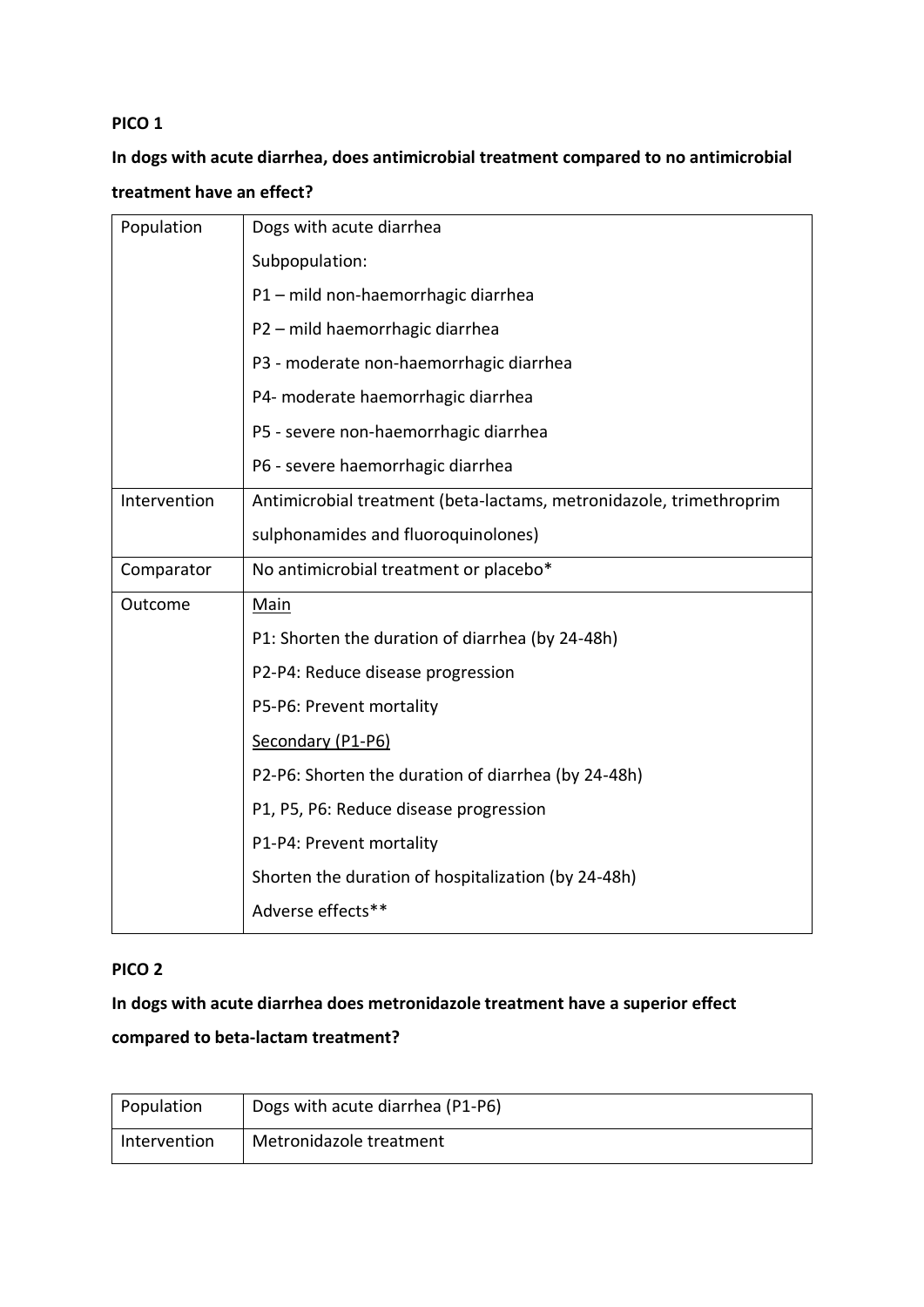| Comparator                                                                      | Beta-lactam treatment                               |  |
|---------------------------------------------------------------------------------|-----------------------------------------------------|--|
| Outcome                                                                         | Main                                                |  |
|                                                                                 | P1: Shorten the duration of diarrhea (by 24-48h)    |  |
| P2-P4: Reduce disease progression                                               |                                                     |  |
|                                                                                 | P5-P6: Prevent mortality                            |  |
|                                                                                 | Secondary (P1-P6)                                   |  |
|                                                                                 | P2-P6: Shorten the duration of diarrhea (by 24-48h) |  |
|                                                                                 | P1, P5, P6: Reduce disease progression              |  |
| P1-P4: Prevent mortality<br>Shorten the duration of hospitalization (by 24-48h) |                                                     |  |
|                                                                                 |                                                     |  |
|                                                                                 | Adverse effects**                                   |  |

# **In dogs with acute diarrhea, does long duration of antimicrobial treatment have a superior effect compared to short duration of treatment?**

| Population   | Dogs with acute diarrhea (P1-P6)                 |
|--------------|--------------------------------------------------|
| Intervention | Antimicrobial treatment > 7 days                 |
| Comparator   | Antimicrobial treatment < 7 days                 |
| Outcome      | Main                                             |
|              | P1: Shorten the duration of diarrhea (24-48h)    |
|              | P2-P4: Reduce disease progression                |
|              | P5-P6: Prevent mortality                         |
|              | Secondary (P1-P6)                                |
|              | P2-P6: Shorten the duration of diarrhea (24-48h) |
|              | P1, P5, P6: Reduce disease progression           |
|              | P1-P4: Prevent mortality                         |
|              | Shorten the duration of hospitalization (24-48h) |
|              | Adverse effects**                                |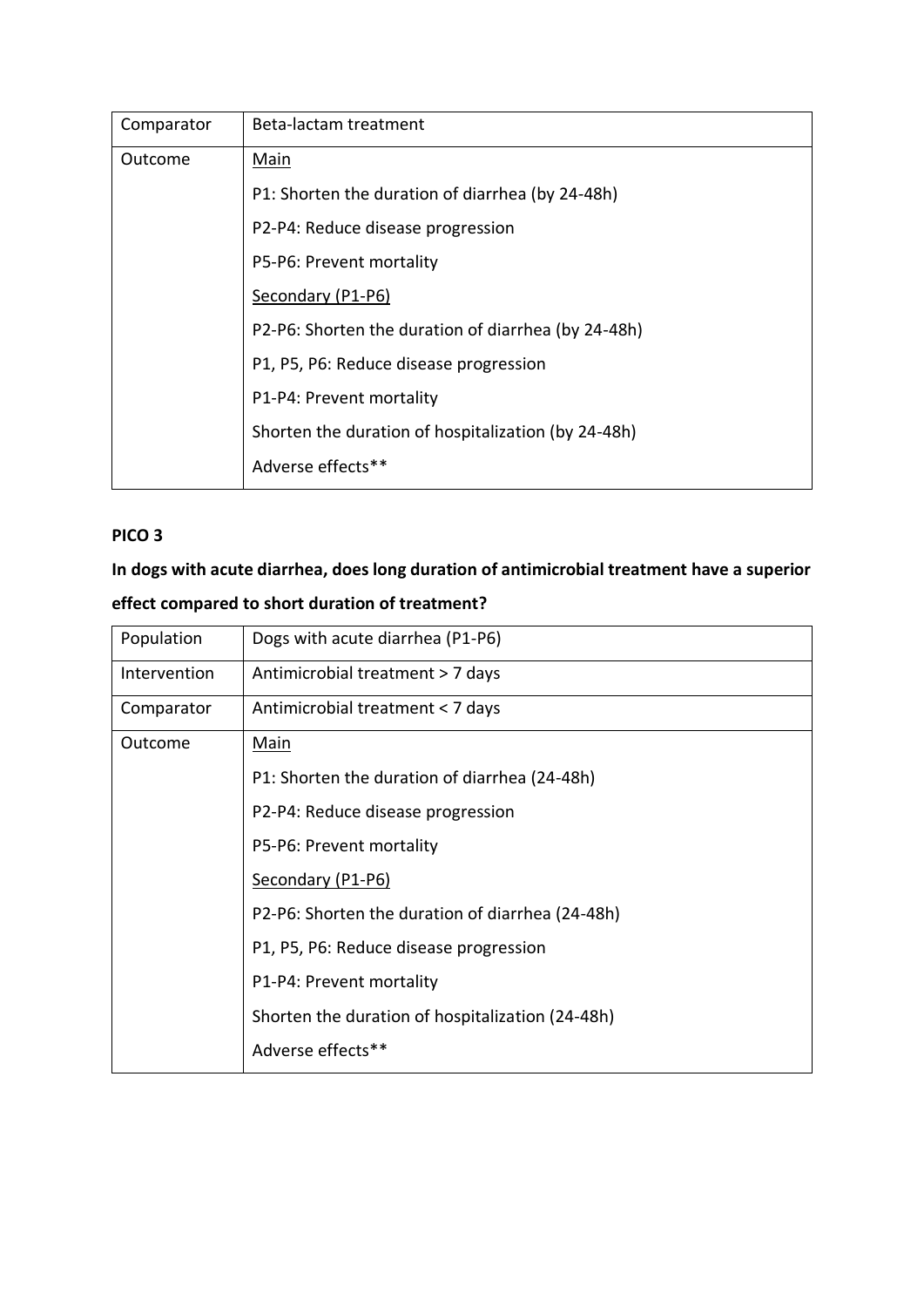# **In dogs with acute diarrhea, does treatment with probiotics compared to no treatment with probiotics have an effect?**

| Population   | Dogs with acute diarrhea (P1-P6)                  |
|--------------|---------------------------------------------------|
| Intervention | Probiotic treatment                               |
| Comparator   | No probiotic treatment or placebo*                |
| Outcome      | Main                                              |
|              | P1-P6: Shorten the duration of diarrhea (24-48h)  |
|              | Secondary (P1-P6)                                 |
|              | Reduce disease progression                        |
|              | Prevent mortality                                 |
|              | Shorten the duration of hospitalization (24-48h?) |
|              | Adverse effects**                                 |
|              |                                                   |

# **PICO 5**

# **In dogs with acute diarrhea, does treatment with prebiotics compared to no treatment with prebiotics have an effect?**

| Population   | Dogs with acute diarrhea (P1-P6)                  |
|--------------|---------------------------------------------------|
| Intervention | Prebiotic treatment                               |
| Comparator   | No prebiotic treatment or placebo*                |
| Outcome      | Main                                              |
|              | P1-P6: Shorten the duration of diarrhea (24-48h)  |
|              | Secondary (P1-P6)                                 |
|              | Reduce disease progression                        |
|              | Prevent mortality                                 |
|              | Shorten the duration of hospitalization (24-48h?) |
|              | Adverse effects**                                 |
|              |                                                   |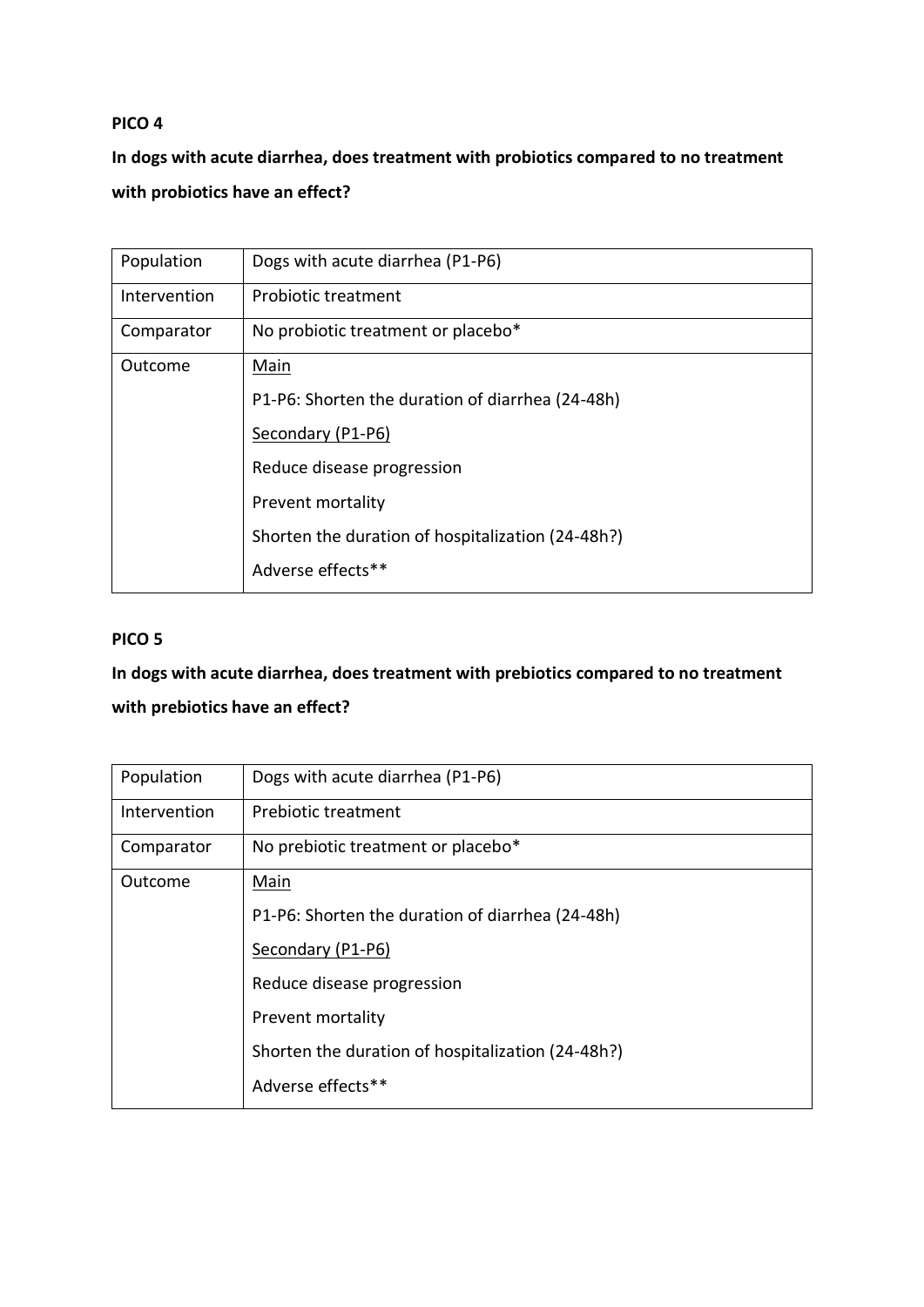# **In dogs with acute diarrhea, does treatment with synbiotics compared to no treatment with synbiotics have an effect?**

| Population   | Dogs with acute diarrhea (P1-P6)                  |
|--------------|---------------------------------------------------|
| Intervention | Synbiotic treatment                               |
| Comparator   | No synbiotic treatment or placebo*                |
| Outcome      | Main                                              |
|              | P1-P6: Shorten the duration of diarrhea (24-48h)  |
|              | Secondary (P1-P6)                                 |
|              | Reduce disease progression                        |
|              | Prevent mortality                                 |
|              | Shorten the duration of hospitalization (24-48h?) |
|              | Adverse effects**                                 |

\* If both comparators are included in the retrieved studies a sub-analysis will be undertaken

\*\*Adverse effects include clinical side effects, alteration of microbiome, overgrowth of enteropathogens and selection of resistant bacteria.

## **Information sources**

The date of the search process will be the day before the start of the systematic review. There will be no geographical restrictions.

## **Databases:**

- **-** CAB Abstracts
- **-** Web of Science
- **-** MEDLINE

On the Web of Science platform three databases will be searched: WoS Core collection, Medline & CAB Abstracts. The data below was taken from the database to show the periods covered.

# **Web of Science Core Collection** (1956-present)

Search the world's leading scholarly journals, books, and proceedings in the sciences, social sciences, and arts and humanities and navigate the full citation network. All cited references for all publications are fully indexed and searchable.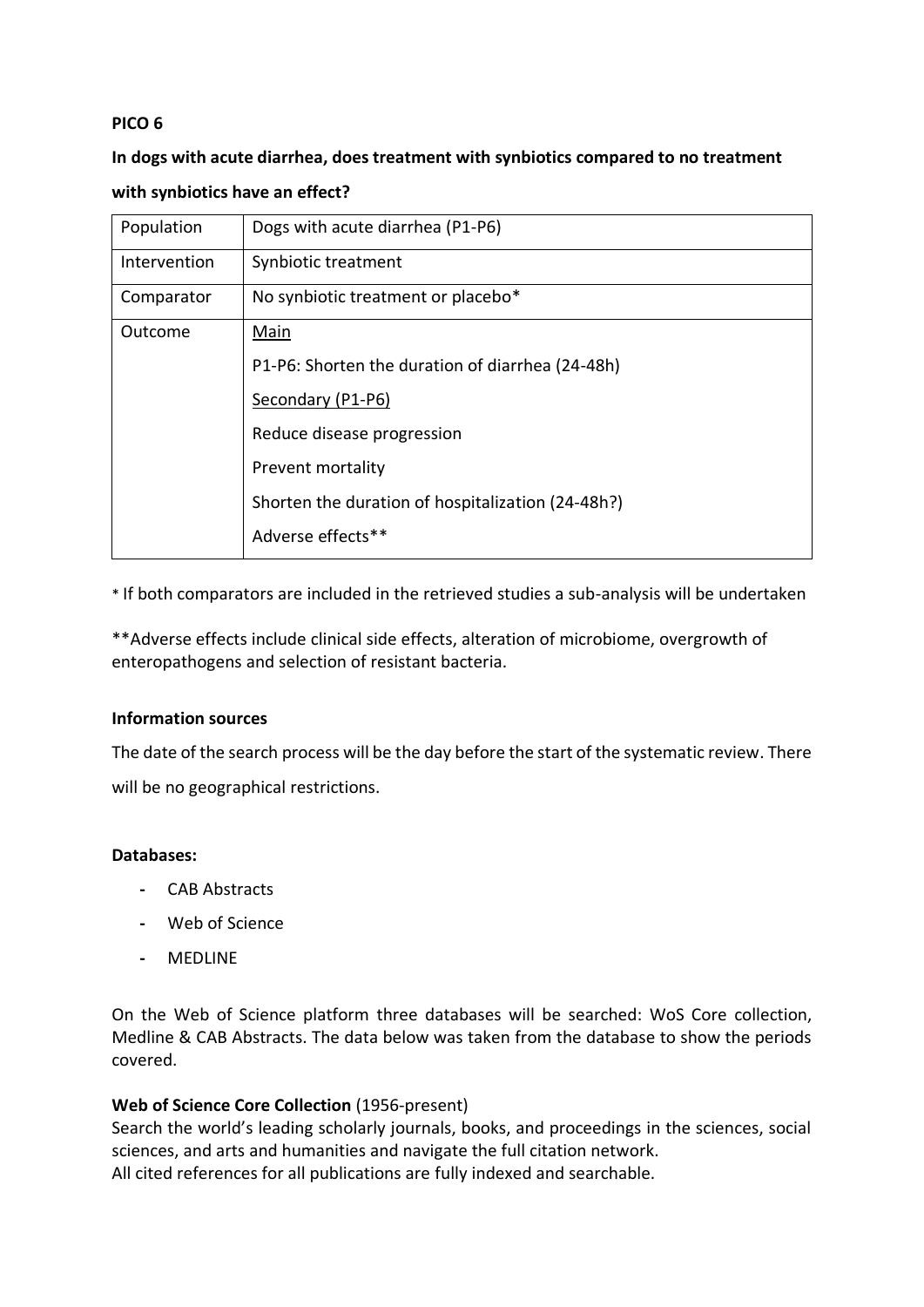Search across all authors and all author affiliations. Track citation activity with Citation Alerts. See citation activity and trends graphically with Citation Report. Use Analyze Results to identify trends and publication patterns. Data updated 2021-07-14

# **CABI: CAB Abstracts® and Global Health®** (1910-present)

Provides authoritative research information on agriculture, environment, and related applied life sciences.

Search using unique CABI indexes including CAB Thesaurus, CABICODES, and subject descriptors.

Includes data from journals, books, proceedings, monographs, technical reports, and more.

# **MEDLINE**® (1950-present)

The U.S. National Library of Medicine® (NLM®) premier life sciences database. Explore biomedicine and life sciences, bioengineering, public health, clinical care, and plant and animal science.

Search precisely with MeSH terms and CAS registry numbers.

Link to NCBI databases and PubMed Related Articles

## **Search strategy**

Relevant index terms from medical subject headings (MeSH) will be searched in the databases described above.

| PICO 1, 2 and 3 |  |  |
|-----------------|--|--|
|                 |  |  |

| Search strategy number | Key terms with synonyms:              |
|------------------------|---------------------------------------|
|                        |                                       |
| 1.                     | Dog* OR Canine*                       |
| 2.                     | Acute diarrh* OR diarrh* OR enteritis |
|                        | OR gastroenteritis                    |
|                        |                                       |
| 3                      | Antimicrob*OR antibiotics* OR anti-   |
|                        | microb* OR antibacterial OR beta-     |
|                        | lactam* OR Amoxicillin* OR            |
|                        | metronidazole OR trimethoprim         |
|                        | sulphonamide* OR enrofloxacin OR      |
|                        | fluoroquinolone*                      |

The combination will be 1 AND 2 AND 3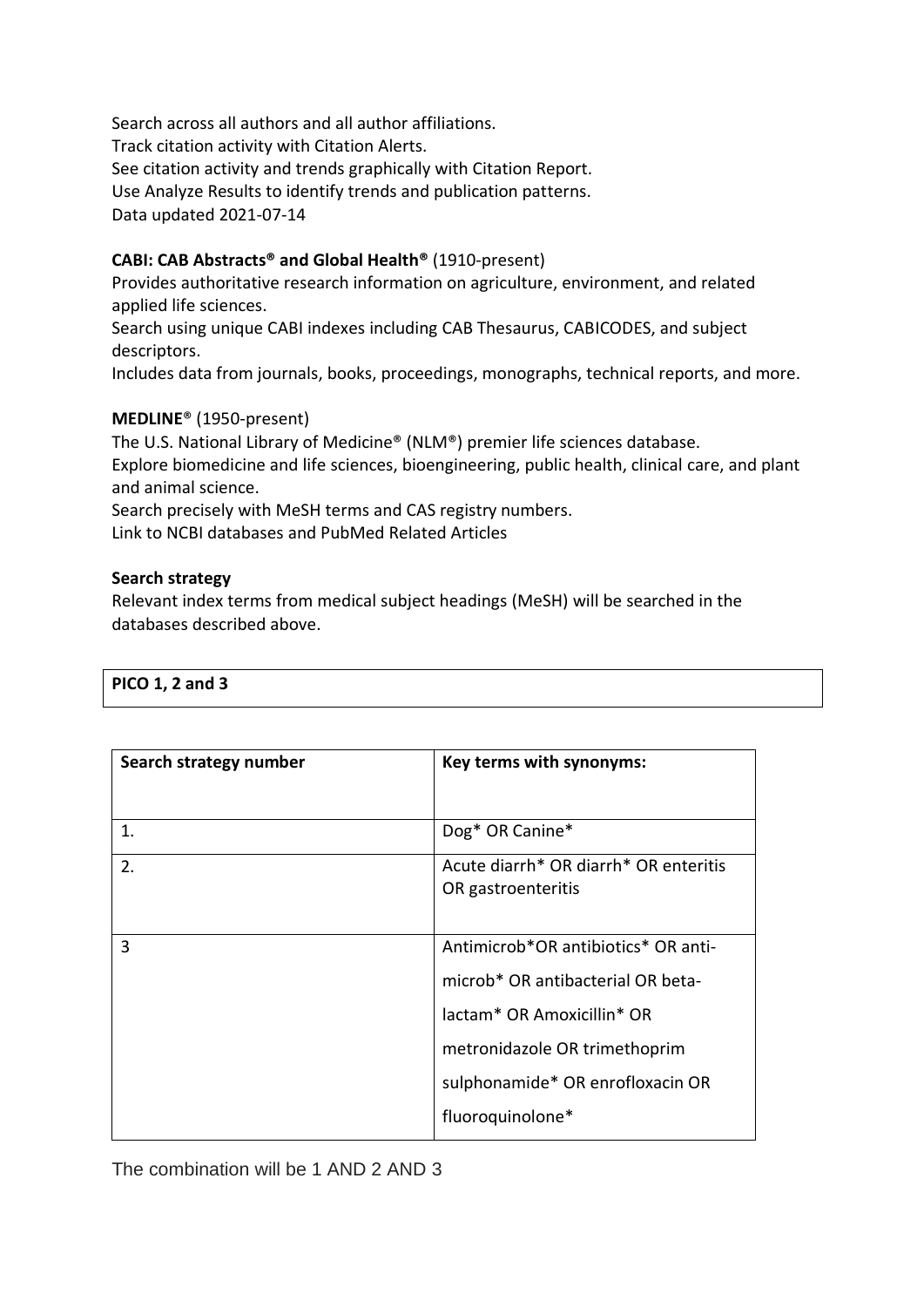## **PICO 4, 5, AND 6**

| Search strategy number | Key terms with synonyms:                                                                                                         |
|------------------------|----------------------------------------------------------------------------------------------------------------------------------|
| 1.                     | Dog*OR Canine*                                                                                                                   |
| 2.                     | Acute diarrh* OR diarrh*OR enteritis<br>OR gastroenteritis                                                                       |
| 3.                     | Probiotic*OR prebiotic* OR<br>symbiotic*OR microbio* OR synbiotic*<br>OR lactobacill* OR bifidobacter* OR<br>VSL* OR enterococc* |

The combination will be 1 AND 2 AND 3

## **Selection process**

Literature references will be downloaded to EndNote (EndNote X9, Clarivate Analytics, Philadelphia) from the literature databases and duplicates will be removed. Then the title, abstract and full text screening will be carried out using Rayyan (https://www.rayyan.ai/). Risk of bias will be documented in Microsoft Excel and the GRADE-Software. If statistical analysis/metaanalysis will be performed, GraphPadPrism8 and RevMan 5.3 will be used.

The citations will be screened in two independent stages. The first stage of the selection process will consist of titles and abstract screening. Three independent reviewers (KS, CP, MW) will screen the publications independently using Rayyan (e.g. at least two reviewers will assess each citation). The studies that meet inclusion criteria will pass to the next phase.

## First stage

The title and the abstract will be assessed for relevance for the review question and language and will be assigned 'yes', 'no' or 'unclear´,the last meaning that the relevance cannot be answered by only the information given in the abstract. Articles classified as 'no' by at least two reviewers will be excluded. Articles with 'unclear' or 'yes' answers by at least two reviewers will go the next phase.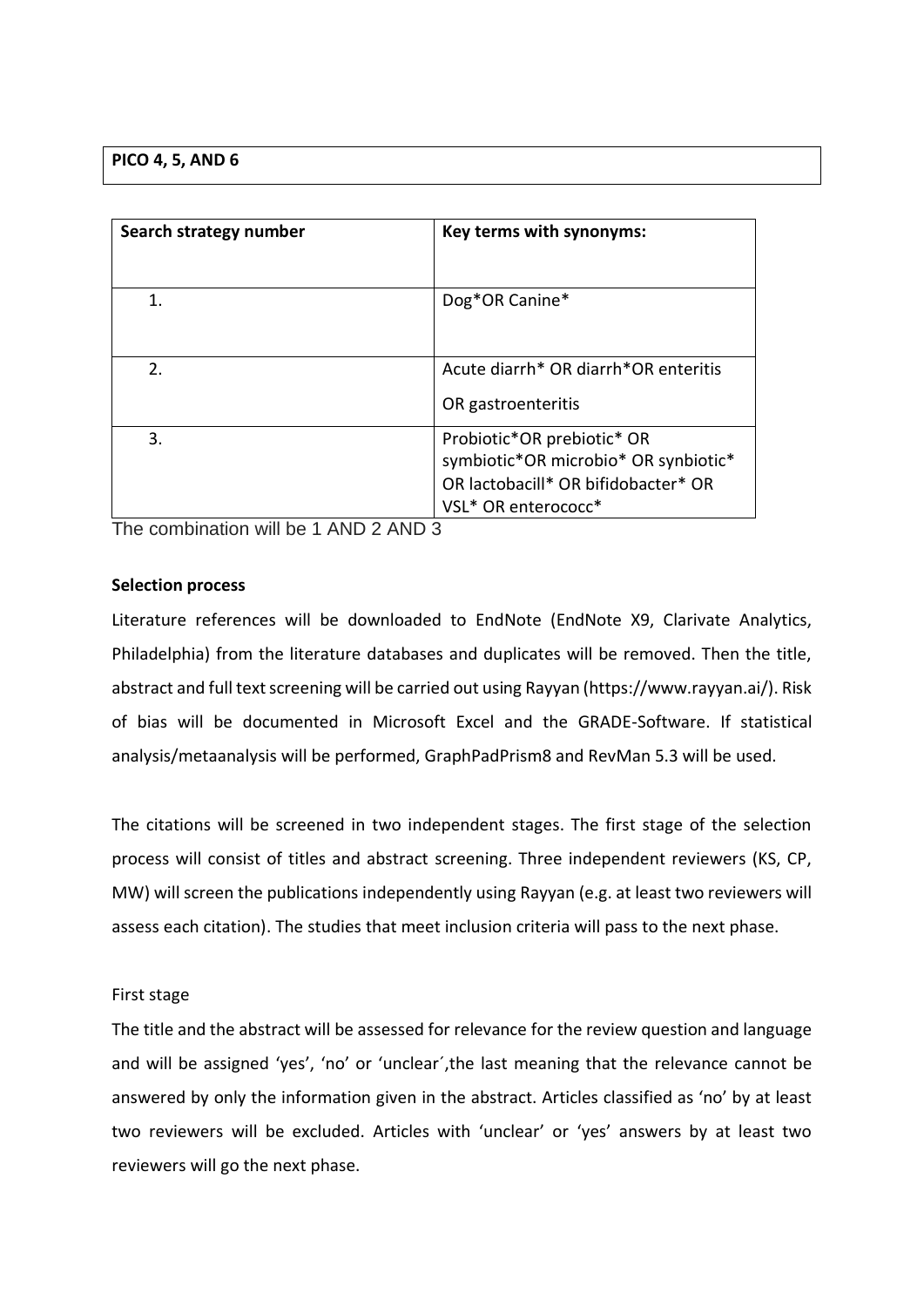#### Second stage

In the second stage the full texts will be evaluated against the eligibility criteria and for relevance regarding the PICO questions. Three independent reviewers (KS, CP, MW) will carry out this task using Rayyan. Studies will only be included if they receive 'yes' or 'unclear' for the inclusion criteria. All of those which receive at least one 'no' will be excluded.

We will report on reasons for study exclusion using a flow diagram as outlined by PRISMA.

## **Data collection process**

Two members will collect and extract the relevant data from the included studies independently using Microsoft Excel. A third author will check/supervise the summaries of the first two members.

#### **Data items**

Data to be extracted include:

- **-** General information: bibliographic information (journal name, language, country, year, authors, funding information)
- **-** Study design: type of study, sample size
- **-** Population characteristics: breed, sex, age, which subgroup of CAD is addressed, setting
- **-** Intervention assessed and comparator: characteristics of the intervention
- **-** Outcomes: outcome definition estimate (adjusted and unadjusted) confidence intervals, p-values, odds ratios, risk ratios/relative risk.

## **Outcome Prioritization**

## **PICO 1:-3**

− P1: Shorten the duration of diarrhea (24-48h)

P2-P4: Reduce disease progression

- P5-P6: Prevent mortality
- **PICO 4-6:** P1-P6: Shorten the duration of diarrhea (24-48h)
- **PICO 7:** Clinical side effects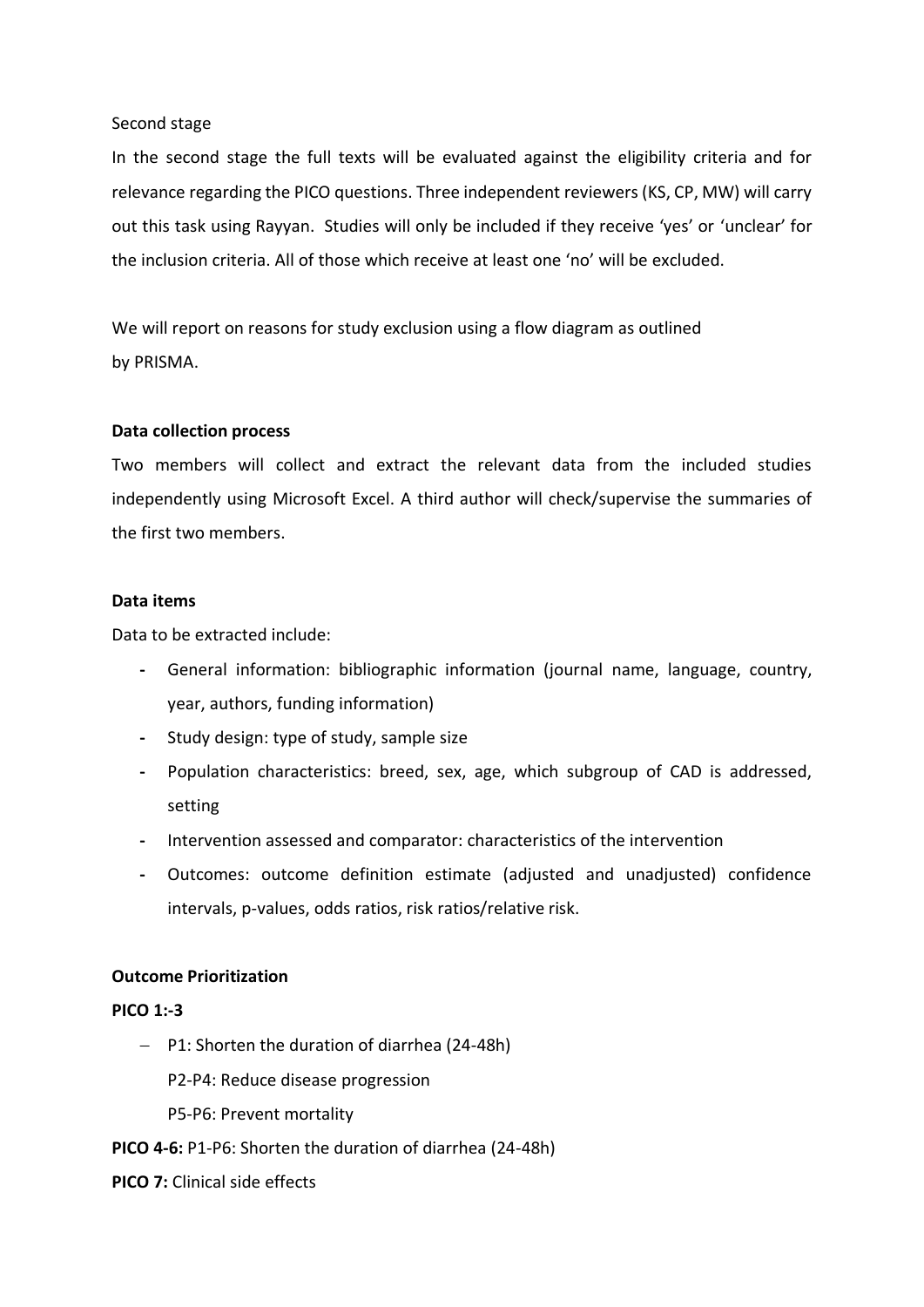#### **Study risk of bias assessment**

This process will be carried out by three independent reviewers (CP,KS, MW) The risk of bias will be evaluated using the Revised Cochrane risk-of-bias tool for randomized trials and for observational studies using Microsoft Excel. Studies will be evaluated individually in terms of internal validity by three reviewers qualitatively (judged as low, high, and some concerns).

Responses to the questions will be registered to justify the responses given. After answering the questions, a risk-of-bias judgement will be made for each domain. Finally, a global risk of bias will be determined by allocating the lowest risk of bias in any of the evaluated domains.

#### **Effect measures**

The effect measures to be extracted (where available) or calculated risk difference, risk ratio and odds ratio.

#### **Synthesis methods**

The evidence will be synthesized into a summary of findings table using the GRADE-Software. We will investigate the studies for possible methodological heterogeneity and statistical heterogeneity using the I-squared and Q-statistics. If there is sufficient data from homogeneous studies that report quantitative outcomes, a meta-analysis will be carried out. The strength of the overall body of evidence will be assessed using Grading of Recommendations, Assessment, Development and Evaluation (GRADE).

#### **Reporting bias assessment**

In order to assess small-study effects, it is planned to generate funnel plots for reports that are eligible for performing a meta-analysis. If asymmetry in the funnel plot was detected, the characteristics of the trials will be evaluated to assess whether the asymmetry was likely due to publication bias or other factors such as methodological or clinical heterogeneity of the trials.

#### **Certainty assessment**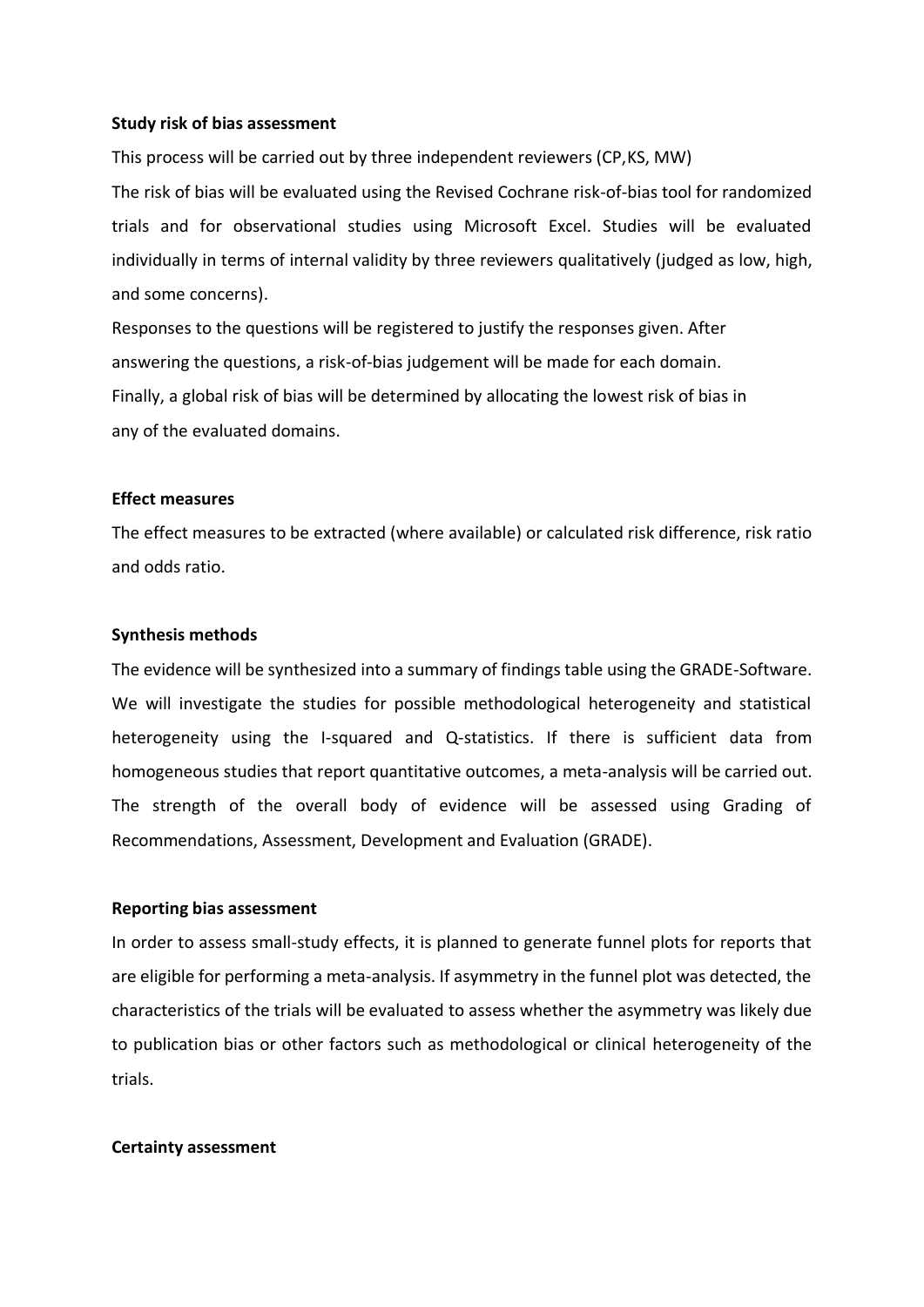All members of the CAD-drafting group will independently assess the certainty in the body of evidence by using the GRADE-approach. The confidence of evidence will be defined as high, moderate, low, or very low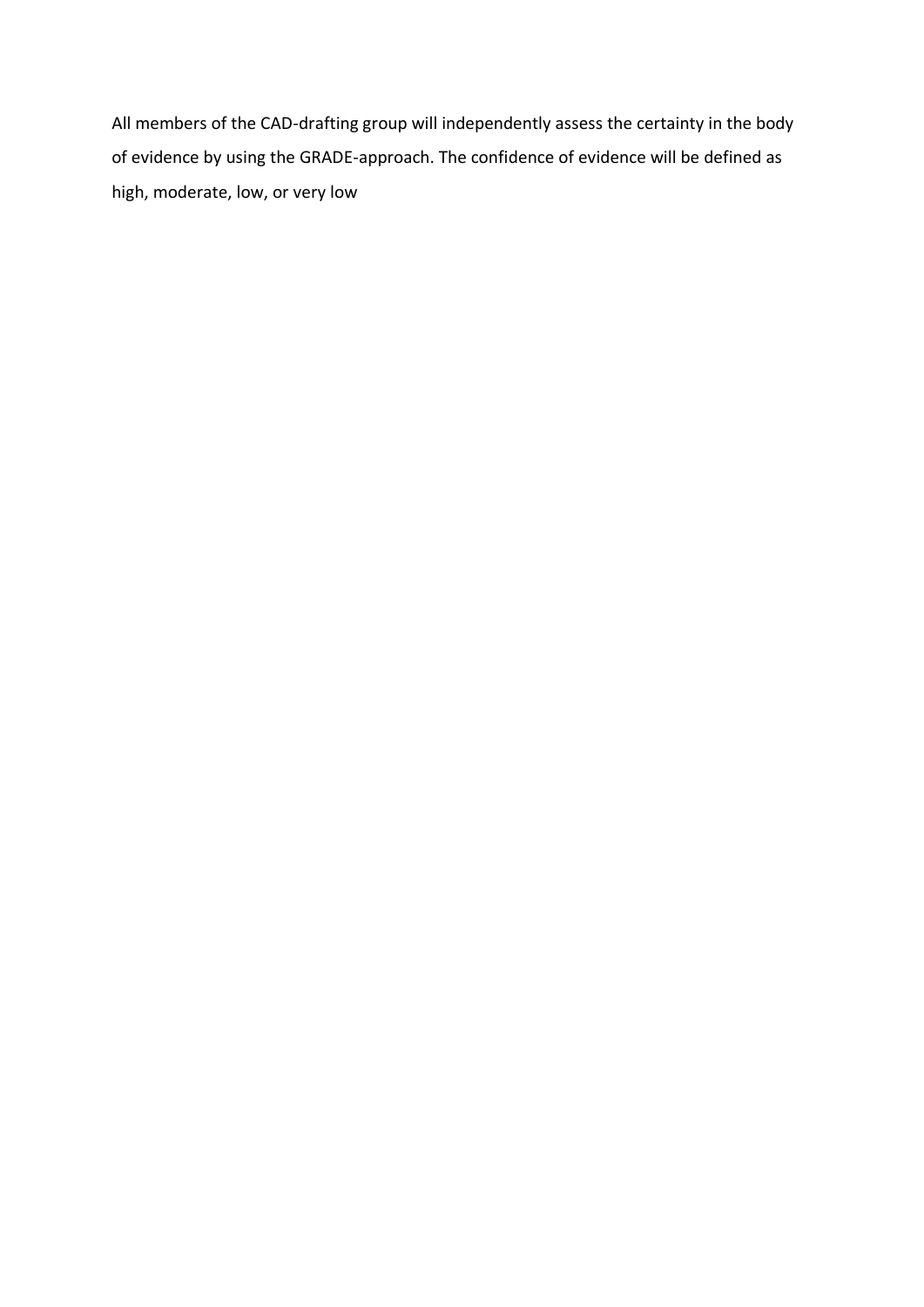#### **REFERENCES**

Allerton, F., Prior, C., Funda Bagcigil, A., Broens, E., Callens, B., Damborg, P., Dewulf, J., Filippitzi, M-E., Carmo, LP., Gomez-Raja, J., Harpaz, E., Mateus, A., Nolff, M., Phytian, CJ., Timofte, D., Zendri, F., Jessen, LR. (2021) Overview and evaluation of existing guidelines for rational antimicrobial use in small-animal veterinary practice in Europe. *Antibiotics (Basel*). 2021 Apr; 10(4): 409.

Armstrong PJ. (2013) GI intervention: approach to diagnosis and therapy of the patient with acute diarrhea. *Today's Vet Pract*. (2013) 20–24, 54–56.

European Medicines Agency, Committee for Medicinal Products for Veterinary Use (CVMP). Reflection paper on the risk of antimicrobial resistance transfer from companion animals [online] Available from: [https://www.ema.europa.eu/en/documents/scientific](https://www.ema.europa.eu/en/documents/scientific-guideline/reflection-paper-risk-antimicrobial-resistance-transfer-companion-animals_en.pdf)[guideline/reflection-paper-risk-antimicrobial-resistance-transfer-companion-animals\\_en.pdf](https://www.ema.europa.eu/en/documents/scientific-guideline/reflection-paper-risk-antimicrobial-resistance-transfer-companion-animals_en.pdf) [Accessed: 27/06/2021]

Guyatt, GH., Oxman, AD., Vist, GE., Kunz, R., Falck-Ytter, Y., Alonso-Coello, G., Schunemann, HJ. (2008) GRADE: an emerging consensus on rating quality of evidence and strength and recommendations. *BMJ*. 2008 Apr 26; 336(7650): 924-926.

Hubbard, K., Skelly, BJ., McKelvie, J., Wood, JLN. (2007) Risk of vomiting and diarrhoea in dogs *Vet Rec.* 2007, 161. 755-757.

Jensen, AP., Bjornvad, CR. (2019) Clinical effect of probiotics in prevention or treatment of gastrointestinal disease in dogs: a systematic review. *J Vet Intern Med*. 2019 Sept-Oct; 33(5): 1849-1864.

Joosten, P., Ceccarelli, D., Odent, E., Sarrazin, S., Graveland, H., Van Gompel, L., Battisti, A., Caprioli, A., Franco, A., Wagenaar, JA., Mevius, D., Dewulf, J. (2020) Antimicrobial usage and resistance in companion animals: a cross-sectional study in three European countries. *Antibiotics (Basel)* 2020 Feb 16; 9(2): 87.

Lehner, C., Hubbuch, A., Schmitt, K., Schuepbach-Regula, G., Willi, B., Mevissen, M., Peter, R., Muentener, CR., Naegeli, H., Schuller, S. (2020) Effect of antimicrobial stewardship or antimicrobial prescriptions for selected disease of dogs in Switzerland. *J Vet Intern Med.* 2020 Nov-Dec; 34(6): 2418-2431.

Li, Y., Fernandez, R., Duran, I., Molina-Lopez, RA., Darwich, L. (2021) Antimicrobial resistance in bacteria isolated from cats and dogs from the Iberian peninsula. *Front Microbiol*. 2021 Jan 20; 11: 621597.

Marks, SL., Rankin, Sc., Byrne, BA., Weese, JS. (2011) Enteropathogenic bacteria in cats and dogs: diagnosis, epidemiology, treatment, and control. *J Vet Intern Med*. Nov-Dec 2011; 25(6): 1195-208.